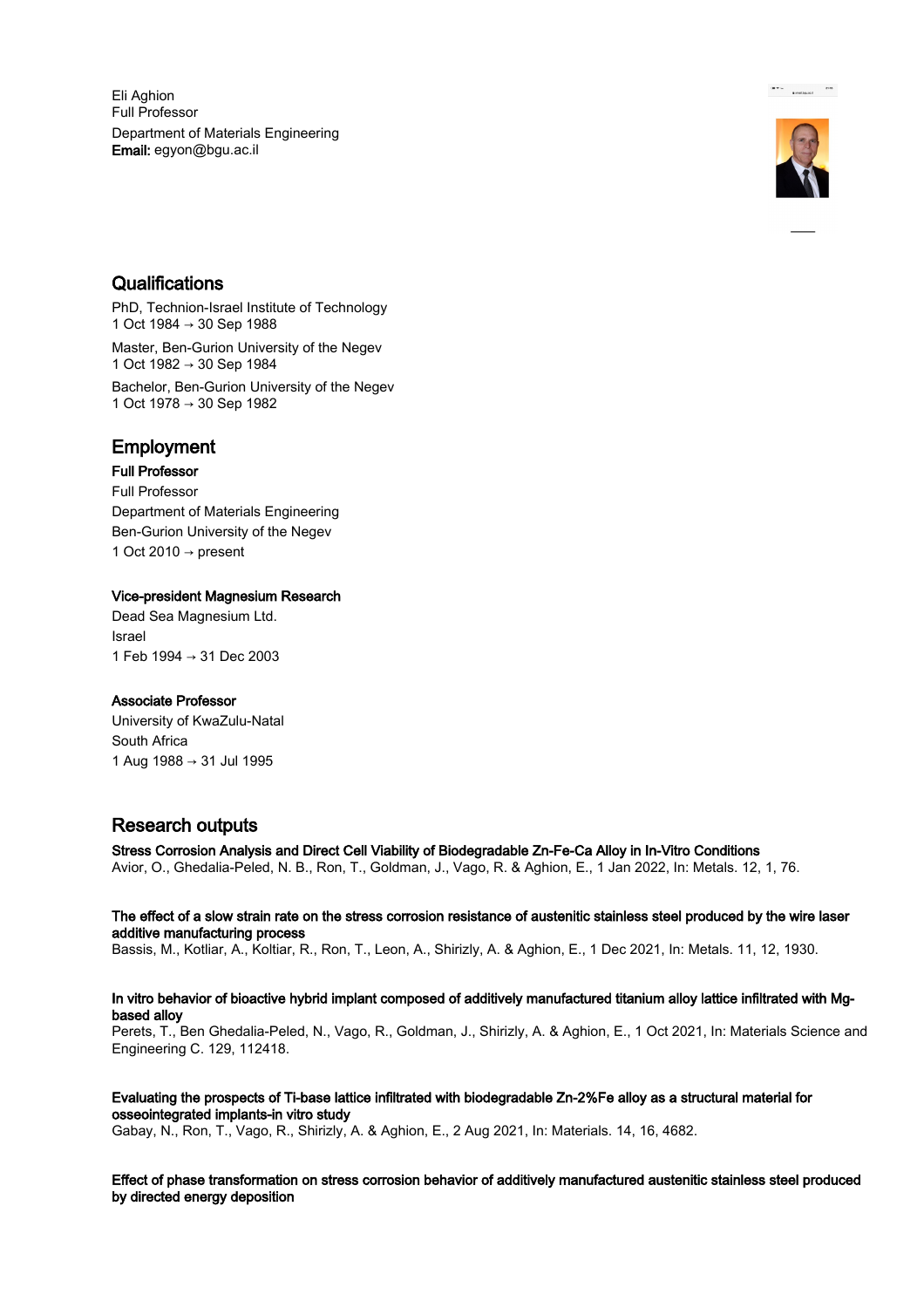Ron, T., Dolev, O., Leon, A., Shirizly, A. & Aghion, E., 1 Jan 2021, In: Materials. 14, 1, p. 1-12 12 p., 55.

#### The effect of ca on in vitro behavior of biodegradable zn-fe alloy in simulated physiological environments

Avior, O., Ghedalia-Peled, N. B., Ron, T., Vago, R. & Aghion, E., 1 Dec 2020, In: Metals. 10, 12, p. 1-14 14 p., 1624.

Stress corrosion and corrosion fatigue of biodegradable mg-zn-nd-y-zr alloy in in-vitro conditions

Elkaiam, L., Hakimi, O. & Aghion, E., 1 Jun 2020, In: Metals. 10, 6, p. 1-13 13 p., 791.

#### The Effect of Hot Isostatic Pressure on the Corrosion Performance of Ti-6Al-4V Produced by an Electron-Beam Melting Additive Manufacturing Process

Leon, A., Levy, G. K., Ron, T., Shirizly, A. & Aghion, E., 1 May 2020, In: Additive Manufacturing. 33, 1 p., 101039.

In Vivo Evaluation of Mg–5%Zn–2%Nd Alloy as an Innovative Biodegradable Implant Material Elkaiam, L., Hakimi, O., Yosafovich-Doitch, G., Ovadia, S. & Aghion, E., 1 Jan 2020, In: Annals of Biomedical Engineering. 48, 1, p. 380-392 13 p.

The effect of microstructural imperfections on corrosion fatigue of additively manufactured ER70S-6 alloy produced by wire arc deposition

Ron, T., Levy, G. K., Dolev, O., Leon, A., Shirizly, A. & Aghion, E., 1 Jan 2020, In: Metals. 10, 1, 98.

The effect of strain rate on stress corrosion performance of Ti6Al4V alloy produced by additive manufacturing process Leon, A., Levy, G. K., Ron, T., Shirizly, A. & Aghion, E., 1 Jan 2020, In: Journal of Materials Research and Technology. 9, 3, p. 4097-4105 9 p.

Correction to: In Vivo Evaluation of Mg–5%Zn–2%Nd Alloy as an Innovative Biodegradable Implant Material (Annals of Biomedical Engineering, (2019), 10.1007/s10439-019-02355-5) Elkaiam, L., Hakimi, O., Yosafovich-Doitch, G., Ovadia, S. & Aghion, E., 1 Dec 2019, In: Annals of Biomedical Engineering. 47, 12, p. 2515 1 p.

Corrosion performance of ER70S-6 steel produced by Additive Manufacturing process using wire-feed metal arc welding Aghion, E., 31 Aug 2019, 21st International conference on Materials, Methods & Technologies.

Environmental behavior of Ti-6Al-4V alloy obtained by additive manufacturing technology

Aghion, E., 31 Aug 2019, 3D Printing Annual Congress and Expo: Las Vegas, Nevada, USA.

The effect of stress relieving on the corrosion resistance of aluminum alloy obtained by 3D printing technology (SLM) Aghion, E., 31 Aug 2019.

#### Environmental behavior of low carbon steel produced by a wire arc additive manufacturing process

Ron, T., Levy, G. K., Dolev, O., Leon, A., Shirizly, A. & Aghion, E., 1 Aug 2019, In: Metals. 9, 8, 888.

#### Microstructural assessment and mechanical properties of electron beam welding of AlSi10Mg specimens fabricated by selective laser melting

Nahmany, M., Hadad, Y., Aghion, E., Stern, A. & Frage, N., 1 Aug 2019, In: Journal of Materials Processing Technology. 270, p. 228-240 13 p.

Surface stabilization treatment enhances initial cell viability and adhesion for biodegradable zinc alloys Katarivas Levy, G., Kafri, A., Ventura, Y., Leon, A., Vago, R., Goldman, J. & Aghion, E., 1 Aug 2019, In: Materials Letters. 248, p. 130-133 4 p.

Effect of Post-heat Treatment on the Corrosion Behavior of AlSi10Mg Alloy Produced by Additive Manufacturing Zakay, A. & Aghion, E., 15 Mar 2019, In: JOM. 71, 3, p. 1150-1157 8 p.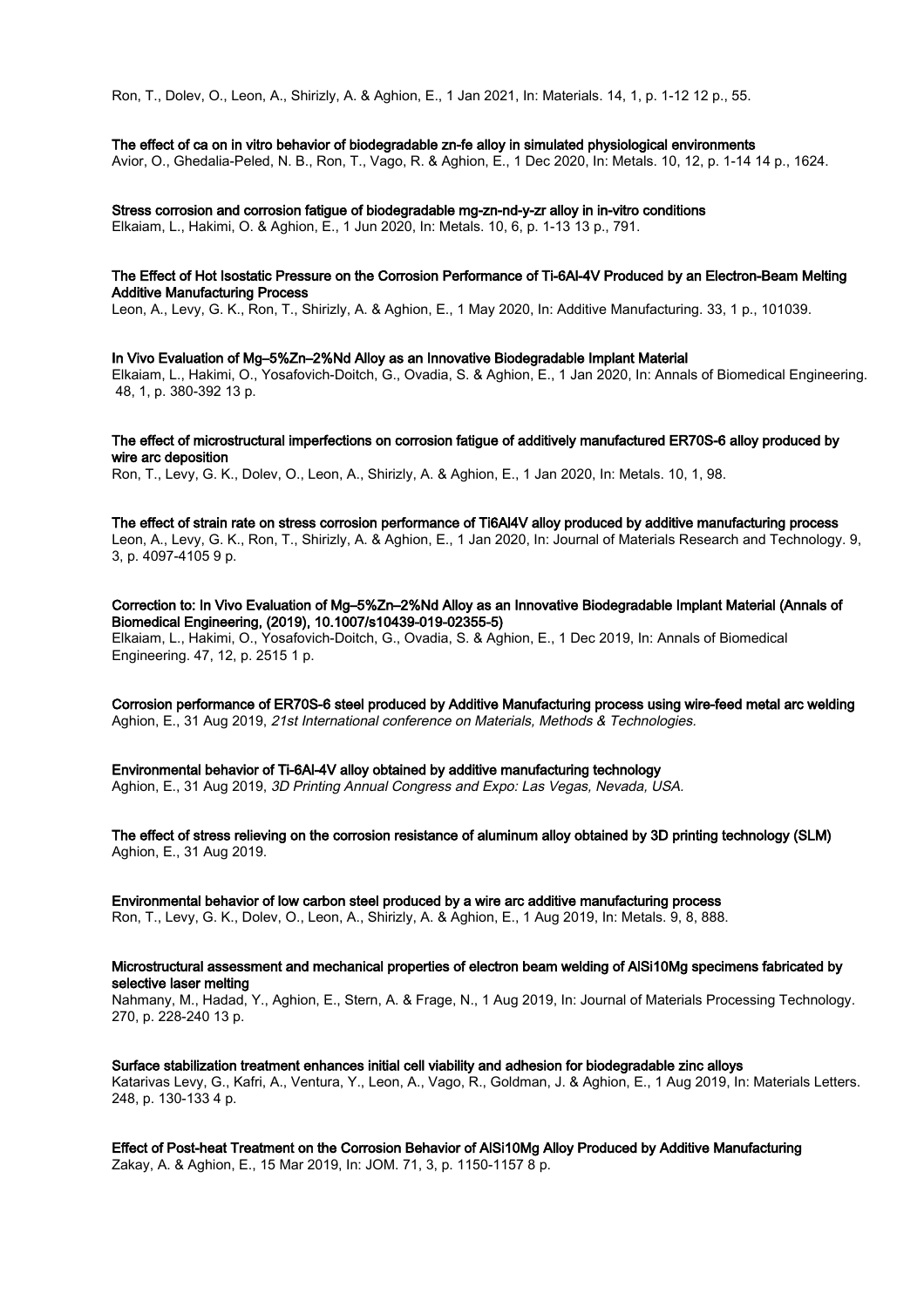#### The Effects of 4% Fe on the Performance of Pure Zinc as Biodegradable Implant Material

Kafri, A., Ovadia, S., Yosafovich-Doitch, G. & Aghion, E., 1 Jan 2019, In: Annals of Biomedical Engineering. 47, p. 1400–1408

#### Biodegradable metals

Aghion, E., 8 Oct 2018, In: Metals. 8, 10, 804.

#### In vivo performances of pure Zn and Zn–Fe alloy as biodegradable implants

Kafri, A., Ovadia, S., Yosafovich-Doitch, G. & Aghion, E., 1 Jul 2018, In: Journal of Materials Science: Materials in Medicine. 29, 7, 94.

The effect of Nd on mechanical properties and corrosion performance of biodegradable Mg-5% Zn alloy

Elkaiam, L., Hakimi, O., Goldman, J. & Aghion, E., 9 Jun 2018, In: Metals. 8, 6, 438.

#### The suitability of Zn-1.3% Fe alloy as a biodegradable implant material

Kafri, A., Ovadia, S., Goldman, J., Drelich, J. & Aghion, E., 1 Mar 2018, In: Metals. 8, 3, 153.

#### תילקיזיפ היגרולטמ

.p 287 .ןוינכטב םיטנדוטסה תדוגא ,ט"סא :הפיח .ed הנושאר הרודהמ 2018, .,מ ,רגרבמב & .א ,ןויגא

#### Evaluation of biodegradable Zn-1% Mg and Zn-1% Mg-0.5% Ca alloys for biomedical applications

Katarivas Levy, G., Leon, A., Kafri, A., Ventura, Y., Drelich, J. W., Goldman, J., Vago, R. & Aghion, E., 1 Nov 2017, In: Journal of Materials Science: Materials in Medicine. 28, 11, 174.

#### Structural Properties of EB-Welded AlSi 10Mg Thin-Walled Pressure Vessels Produced by AM-SLM Technology

Nahmany, M., Stern, A., Aghion, E. & Frage, N., 1 Oct 2017, In: Journal of Materials Engineering and Performance. 26, 10 , p. 4813-4821 9 p.

#### The Prospects of Zinc as a Structural Material for Biodegradable Implants: A Review Paper

Katarivas Levy, G., Goldman, J. & Aghion, E., 1 Oct 2017, In: Metals. 7, 10, 402.

#### Effect of surface roughness on corrosion fatigue performance of AlSi10Mg alloy produced by Selective Laser Melting (SLM)

Leon, A. & Aghion, E., 1 Sep 2017, In: Materials Characterization. 131, p. 188-194 7 p.

#### A new thermal-reduction-based approach for producing Mg from seawater

Aviezer, Y., Birnhack, L., Leon, A., Aghion, E. & Lahav, O., 1 May 2017, In: Hydrometallurgy. 169, p. 520-533 14 p.

#### Corrosion Characteristics Dictate the Long-Term Inflammatory Profile of Degradable Zinc Arterial Implants

Guillory, R. J., Bowen, P. K., Hopkins, S. P., Shearier, E. R., Earley, E. J., Gillette, A. A., Aghion, E., Bocks, M., Drelich, J. W. & Goldman, J., 12 Dec 2016, In: ACS Biomaterials Science and Engineering. 2, 12, p. 2355-2364 10 p.

#### Corrosion behavior of AlSi 10Mg alloy produced by additive manufacturing (AM) vs. Its counterpart gravity cast alloy Leon, A., Shirizly, A. & Aghion, E., 1 Jul 2016, In: Metals. 6, 7, 148.

#### Innovative approach to protect magnesium powder during sintering

Rotem, S. & Aghion, E., 1 Jun 2016, In: International Journal of Materials Research. 107, 6, p. 553-557 5 p.

#### Cytotoxic characteristics of biodegradable EW10X04 Mg alloy after Nd coating and subsequent heat treatment

Katarivas Levy, G., Ventura, Y., Goldman, J., Vago, R. & Aghion, E., 1 May 2016, In: Materials Science and Engineering C. 62, p. 752-761 10 p.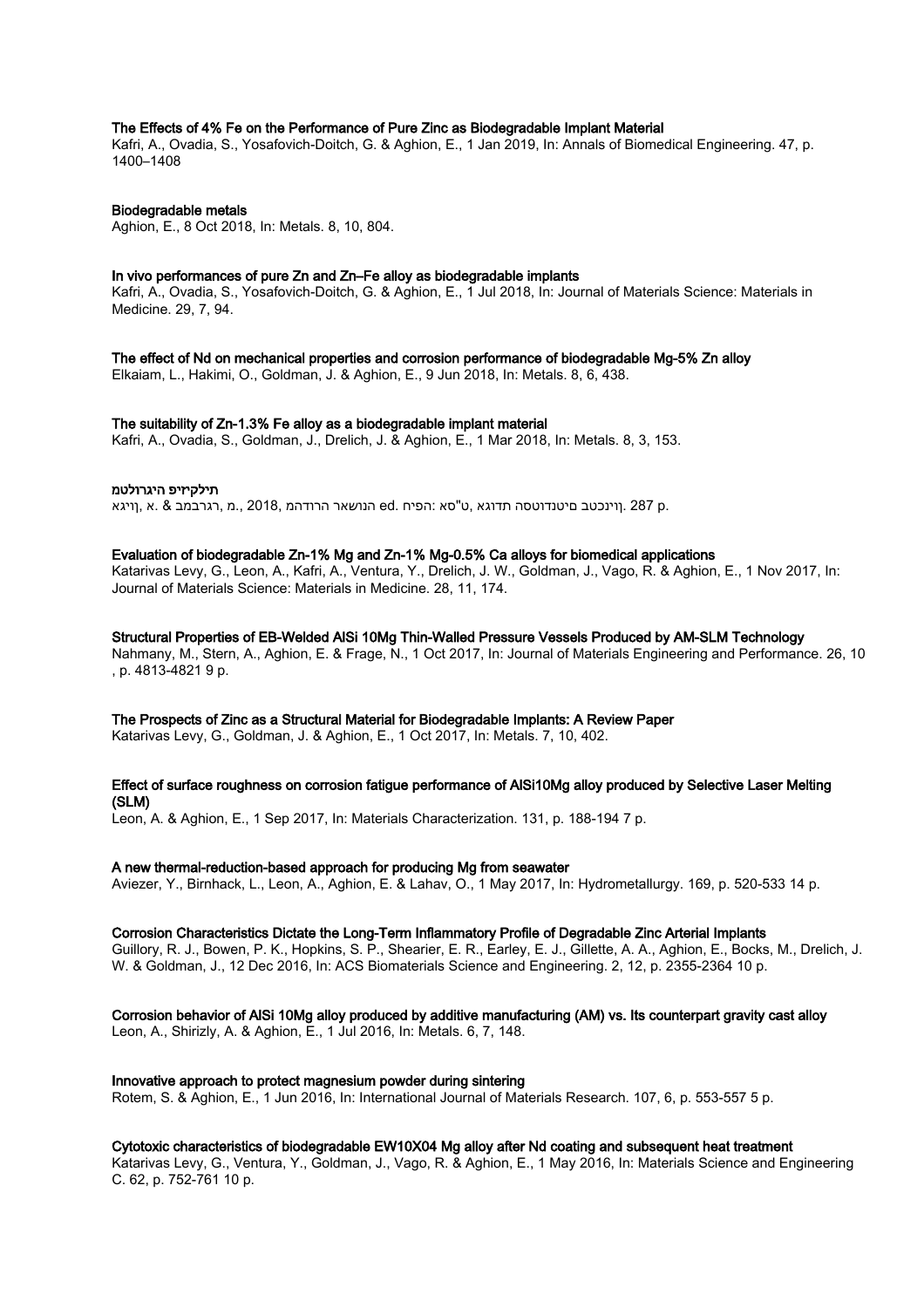#### Porous biodegradable EW62 medical implants resist tumor cell growth

Hakimi, O., Ventura, Y., Goldman, J., Vago, R. & Aghion, E., 1 Apr 2016, In: Materials Science and Engineering C. 61, p. 516-525 10 p.

#### Corrosion behaviour of biodegradable magnesium alloys with hydroxyapatite coatings

Dunne, C. F., Levy, G. K., Hakimi, O., Aghion, E., Twomey, B. & Stanton, K. T., 15 Mar 2016, In: Surface and Coatings Technology. 289, p. 37-44 8 p.

#### Development of New Zinc Base Alloys for Biodegradable Implants

Katarivas Levy, G., Leon, A., Jan, L., Kafri, A., Goldman, J. & Aghion, E., 1 Feb 2016.

#### Influence of Heat Treatment Temperature on Corrosion Characteristics of Biodegradable EW10X04 Mg Alloy Coated with Nd

Katarivas Levy, G. & Aghion, E., 1 Feb 2016, In: Advanced Engineering Materials. 18, 2, p. 269-276 8 p.

#### Increased corrosion resistance of the AZ80 magnesium alloy by rapid solidification

Aghion, E., Jan, L., Meshi, L. & Goldman, J., 1 Nov 2015, In: Journal of Biomedical Materials Research - Part B Applied Biomaterials. 103, 8, p. 1541-1548 8 p.

#### Improved stress corrosion cracking resistance of a novel biodegradable EW62 magnesium alloy by rapid solidification, in simulated electrolytes

Hakimi, O., Aghion, E. & Goldman, J., 1 Jun 2015, In: Materials Science and Engineering C. 51, p. 226-232 7 p., 5324.

#### Corrosion behavior of nano/sub-micron F401 titanium alloy

Aghion, E., Guinguis, I. & Goldman, J., 1 May 2015, In: Advanced Engineering Materials. 17, 5, p. 626-631 6 p.

#### Improving the corrosion resistance of biodegradable magnesium alloys by diffusion coating process

Levy, G. K. & Aghion, E., 1 Jan 2015, Magnesium Technology 2015 - Held During TMS 2015 144th Annual Meeting and Exhibition. Manuel, M. V., Singh, A., Alderman, M., Alderman, M. & Neelameggham, N. R. (eds.). Minerals, Metals and Materials Society, p. 403-406 4 p. (Magnesium Technology; vol. 2015-January).

#### Diffusion Coating Treatment as a Method to Prolong the Life Span of Biodegradable Magnesium Implants

Katarivas Levy, G. & Aghion, E., 22 Apr 2014, Magnesium-21/BROAD HORIZONSAt: : St. Petersburg, Russia .

#### Corrosion performance of biodegradable Mg-6%Nd-2%Y-0.5%Zr produced by melt spinning technology

Hakimi, O. & Aghion, E., 1 Jan 2014, In: Advanced Engineering Materials. 16, 4, p. 364-370 7 p.

#### Effects of porosity on corrosion resistance of Mg alloy foam produced by powder metallurgy technology

Aghion, E. & Perez, Y., 1 Jan 2014, In: Materials Characterization. 96, p. 78-83 6 p.

#### Effect of diffusion coating of Nd on the corrosion resistance of biodegradable Mg implants in simulated physiological electrolyte

Levy, G. & Aghion, E., 1 Jan 2013, In: Acta Biomaterialia. 9, 10, p. 8624-8630 7 p.

#### In vivo behavior of biodegradable Mg-Nd-Y-Zr-Ca alloy

Aghion, E., Levy, G. & Ovadia, S., 1 Mar 2012, In: Journal of Materials Science: Materials in Medicine. 23, 3, p. 805-812 8 p.

#### Development of new magnesium alloys for bio-degradable implants

Katarivas Levy, G. & Aghion, E., 28 Feb 2012, IMEC 15, The 15th Israel, Materials Engineering Conference: Dead Sea, Israel.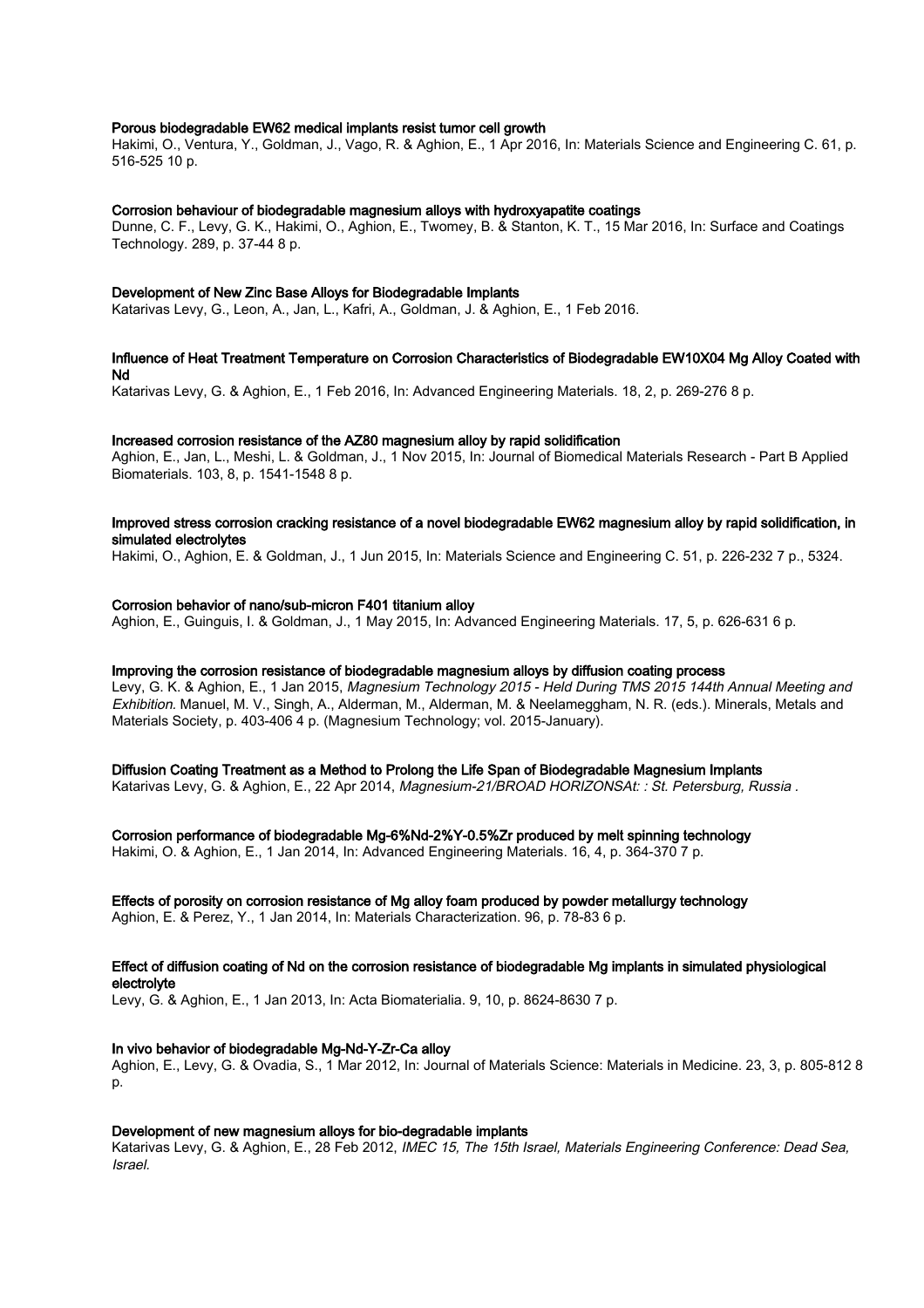### The corrosion performance of die-cast magnesium alloy MRI230D in 3.5% NaCl solution saturated with Mg(OH)<sub>2</sub>

Aghion, E. & Lulu, N., 1 Nov 2010, In: Materials Characterization. 61, 11, p. 1221-1226 6 p.

#### The prospects of carrying and releasing drugs via biodegradable magnesium foam

Aghion, E., Yered, T., Perez, Y. & Gueta, Y., 1 Aug 2010, In: Advanced Engineering Materials. 12, 8, p. B374-B379

### The effect of Ca on the in vitro corrosion performance of biodegradable Mg-Nd-Y-Zr alloy

Aghion, E. & Levy, G., 1 Jun 2010, In: Journal of Materials Science. 45, 11, p. 3096-3101 6 p.

#### Advanced production process and properties of Die Cast magnesium composites based on AZ91D and SiC

Gertsberg, G., Aghion, E., Kaya, A. A. & Eliezer, D., 1 Oct 2009, In: Journal of Materials Engineering and Performance. 18 , 7, p. 886-892 7 p.

#### Mechanical properties of die-cast magnesium alloy MRI 230d

Aghion, E., Moscovitch, N. & Arnon, A., 1 Oct 2009, In: Journal of Materials Engineering and Performance. 18, 7, p. 912- 916 5 p.

#### The effect of skin characteristics on the environmental behavior of die cast AZ91 magnesium alloy

Aghion, E. & Lulu, N., 1 Aug 2009, In: Journal of Materials Science. 44, 16, p. 4279-4285 7 p.

#### Environmental behavior and stress corrosion characteristics of nano/sub-micron E950 Aluminum alloy

Aghion, E. & Guinguis, L., 1 Jan 2009, In: Advanced Engineering Materials. 11, 11, p. 920-924 5 p.

#### Effect of yttrium additions on the properties of grain-refined Mg-3%Nd alloy

Aghion, E., Gueta, Y., Moscovitch, N. & Bronfin, B., 1 Jul 2008, In: Journal of Materials Science. 43, 14, p. 4870-4875 6 p.

#### Stress corrosion cracking of nano/sub-micron E906 magnesium alloy

Arnon, A. & Aghion, E., 1 Jan 2008, In: Advanced Engineering Materials. 10, 8, p. 742-745 4 p.

#### Mechanical properties and environmental behavior of a magnesium alloy with a nano-/sub-micron structure

Aghion, E. & Arnon, A., 1 Sep 2007, In: Advanced Engineering Materials. 9, 9, p. 747-750 4 p.

#### The capability of MRI magnesium alloys to address high temperature applications requirements

Aghion, E., Moscovitch, N., Arnon, A. & Bronfin, B., 20 Aug 2007, Magnesium Technology 2007 - Proceedings of Symposium Sponsored by the Magnesium Committee of the Light Metals Division of TMS. p. 253-256 4 p. (Magnesium Technology).

#### The potential of consolidated nano/sub-micron AZ31 magnesium alloy to become a new structural material

Aghion, E. & Arnon, A., 1 Aug 2007, In: Journal of Materials Science. 42, 15, p. 6371-6376 6 p.

#### Solidification characteristics of newly developed die cast magnesium alloy MRI153M

Aghion, E., Moscovitch, N. & Arnon, A., 1 Mar 2007, In: Materials Science and Technology. 23, 3, p. 270-275 6 p.

#### The correlation between wall thickness and properties of HPDC Magnesium alloys

Aghion, E., Moscovitch, N. & Arnon, A., 25 Feb 2007, In: Materials Science & Engineering A: Structural Materials: Properties, Microstructure and Processing. 447, 1-2, p. 341-346 6 p.

#### Production technologies of magnesium

Aghion, E. & Golub, G., 1 Dec 2006, Magnesium Technology: Metallurgy, Design Data, Applications. Springer Berlin Heidelberg, p. 29-62 34 p.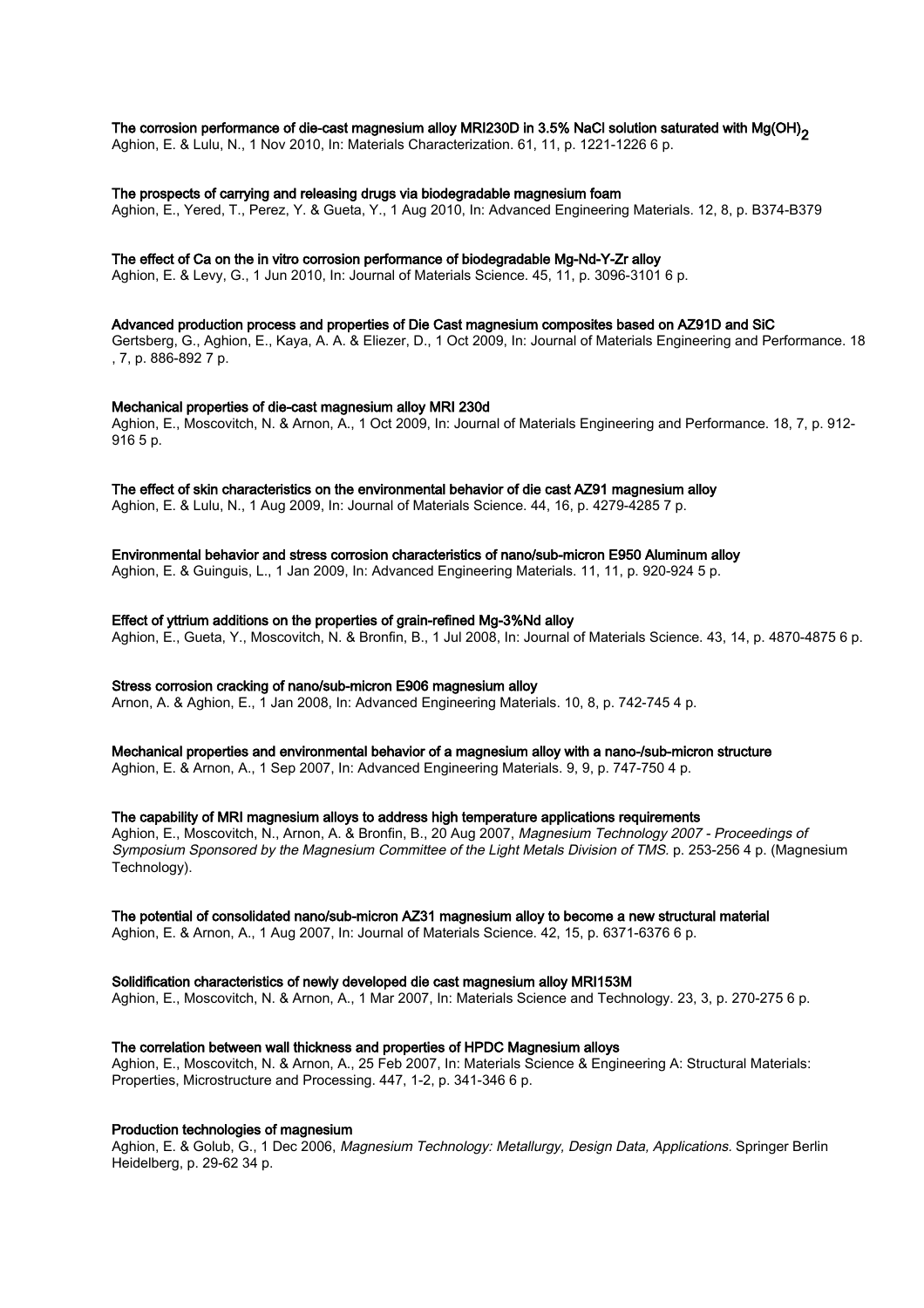#### Corrosion Fatigue and Corrosion Creep of Magnesium Alloys

Eliezer, A., Gutman, E., Abramov, E., Unigovski, Y. & Aghion, E., 15 May 2006, Magnesium Alloys and their Applications. Kainer, K. U. (ed.). wiley, p. 499-505 7 p.

#### Die Casting Process Technology of New Mg Alloys

Eliezer, D. & Aghion, E., 1 Jan 2006, 12th Israel Materials Engineering Conference: Beer-Sheva, Israel.

#### Magnesium Aerospace

Eliezer, D. & Aghion, E., 1 Jan 2006, Magnesium Technology: metallurgy, design data, applications. Friedrich, H. E. (ed.). Springer, p. 603-620

#### The effect of high pressure die casting process characteristics on the properties and performance of advanced MG alloys

Moscovitch, N., Eliezer, D. & Aghion, E., 27 Sep 2005, In: Magnesium Technology. p. 357-363 7 p.

#### An Electron Microscopy Investigation on As‐Cast AZ91D Alloy Modified with Nitrogen

Kaya, A., Yucel, O., Eliezer, D. & Aghion, E., 22 Apr 2005, Magnesium: Proceedings of the 6th International Conference Magnesium Alloys and Their Applications. p. 150-157 8 p.

#### Development of New Magnesium Alloys for Advanced Applications

Bronfin, B., Aghion, E., Buch, F., Schumann, S. & Friedrich, H., 22 Apr 2005, Magnesium: Proceedings of the 6th International Conference Magnesium Alloys and Their Applications : Proceedings of the 6th International Conference Magnesium Alloys and Their Applications . p. 55-61 7 p.

#### Experimental Comparison of Automotive Oil Pans: Creep Resistant Magnesium Alloy vs. Aluminum Alloy

Vert, P., Niu, X. P., Aghion, E. & Stickler, A., 22 Apr 2005, Magnesium: Proceedings of the 6th International Conference Magnesium Alloys and Their Applications. Wiley-VCH, p. 943-948 6 p.

#### The environmental impact of new magnesium alloys on the transportation industry

Aghion, E., Bronfin, B., Friedrich, H. & Rubinovich, Z., 15 Jun 2004, Magnesium Technology 2004. Luo, A. A. (ed.). Minerals, Metals and Materials Society, p. 167-172 6 p.

#### Comparative evaluation of automotive oil pans fabricated by creep resistant magnesium alloy and aluminum alloy

Vert, P., Niu, X., Stickler, A., Zaton, W. & Aghion, E., 1 Jan 2004, 2004 SAE World Congress. SAE International

#### Corrosion behavior

Eliezer, D., P.Uzan & Aghion, E., 1 Jan 2004, Magnesium Alloys Science, Technology and applications. Eliezer, D. & Aghion, E. (eds.). Wiley-VCH, p. 231-256 26 p.

#### Devlopment of new magnesium casting alloys

Aghion, E., Bronfin, B., Katzir, M., Bar-Yosef, O., Shemlkin, E., Lautzker, M., Lerer, E., Eliezer, D. & Moscovitch, N., 1 Jan 2004, Magnesium Alloys Science, Technology and applications. Aghion, E. & Eliezer, D. (eds.). p. 137-158 22 p.

#### High temperature Mg alloys for sand and permanent mold casting applications

Bronfin, B., Aghion, A., Fantetti, N., Von Buch, F., Schumann, S. & Friedrich, H., 1 Jan 2004, 2004 SAE World Congress. SAE International

#### Dead sea magnesium alloys newly developed for high temperature applications

Aghion, E., Bronfin, B., Von Buch, F., Schumann, S. & Friedrich, H., 21 Jul 2003, p. 177-182. 6 p.

#### New refractory lining concept at Dead Sea magnesium electrolysis cells

Goshen, Z., Snajdr, E. A., Nebgen, P., Rosch, M., Rubinovich, Z. & Aghion, E., 21 Jul 2003, p. 267-272. 6 p.

#### A comparative study of new magnesium alloys developed for elevated temperature applications in automotive industry

Aghion, E., Bronfin, B., Von Buch, F., Schumann, S. & Friedrich, H., 1 Jan 2003, In: SAE Technical Papers.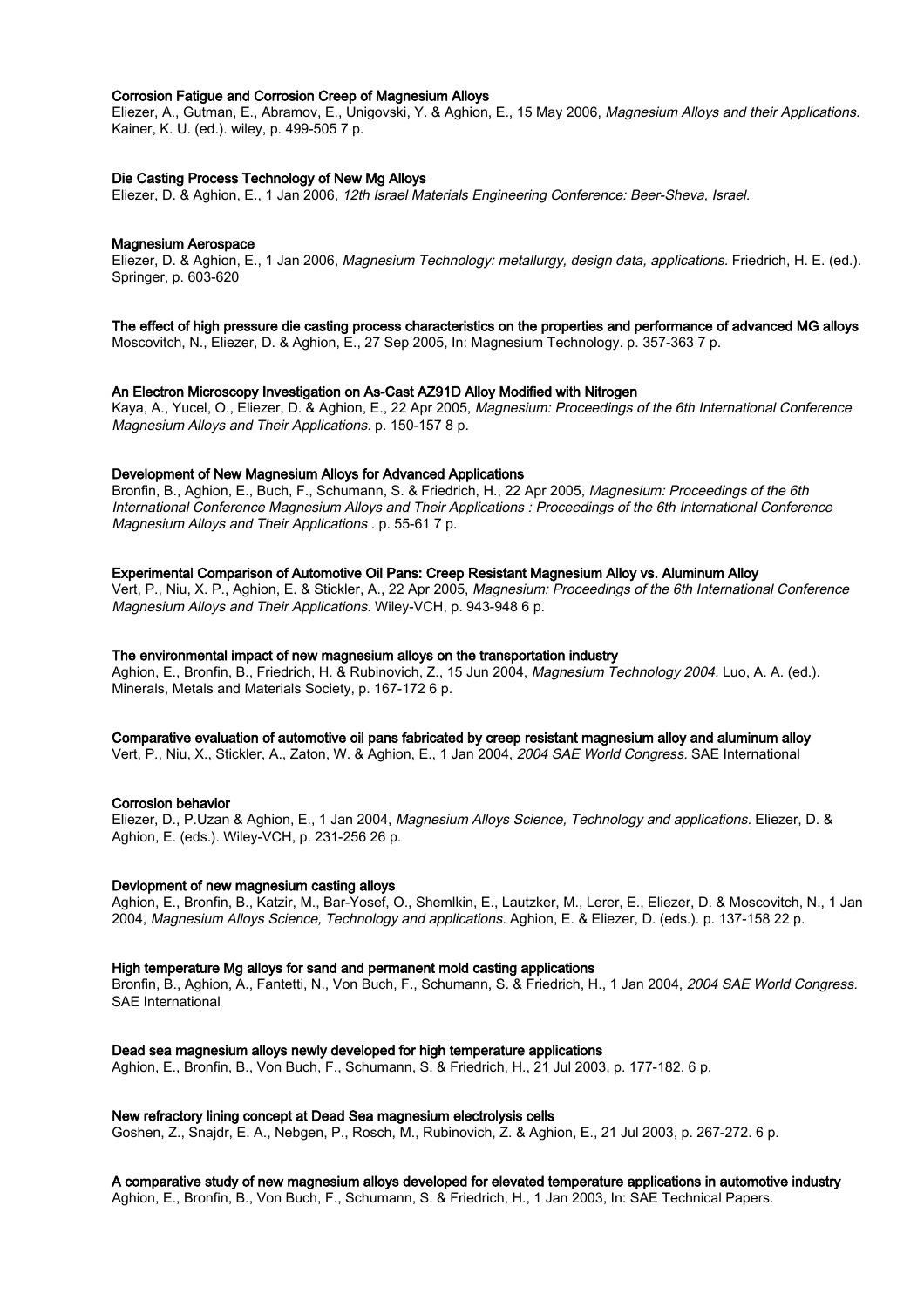#### An Electron Microscopy Investigation on as-Cast Az91D Alloy Modified with Nitrogen Addition

Kaya, A., Eliezer, D., Yucel, O. & Aghion, E., 1 Jan 2003, 6th International Conference on Magnesium Alloys and their Applications: Wolfsburg, Germany.

#### Die Casting Technology and Design Principles for Magnesium Alloys

Eliezer, D. & Aghion, E., 1 Jan 2003, 11th Israel Materials Engineering Conference: Haifa, Israel.

#### Effect of second phases on the corrosion behavior of magnesium alloys

Eliezer, D., Uzan, P. & Aghion, E., 1 Jan 2003, In: Materials Science Forum. 419-422, II, p. 857-866 10 p.

#### Newly Developed Magnesium Alloys for Powertrain Applications

Aghion, E., Bronfín, B., Von Buch, F., Schumann, S. & Friedrich, H., 1 Jan 2003, In: JOM. 55, 11, p. 30-33 4 p.

#### New Magnesium Alloys for High Temperature Applications Prepared by Die-Casting Methods

Eliezer, D. & Aghion, E., 1 Jan 2003, New Magnesium Alloys for High Temperature Applications Prepared by Die-Casting Methods: Bangkok, Thailand.

#### The art of developing new magnesium alloys for high temperature applications

Aghion, E., Bronfin, B., Eliezer, D., Von Buch, F., Schumann, S. & Friedrich, H., 1 Jan 2003, In: Materials Science Forum. 419-422, I, p. 407-418 12 p.

#### Microstructure and creep properties of a cast Mg-1.7%wt rare earth-0.3%wt Mn alloy

Weiss, D., Kaya, A. A., Aghion, E. & Eliezer, D., 15 Dec 2002, In: Journal of Materials Science. 37, 24, p. 5371-5379 9 p.

#### Application of magoxide method for cleanliness evaluation of magnesium alloys

Bronfin, B., Polyak, N., Aghion, E., Fuerst, C. & Barris, D., 1 Jan 2002, p. 55-60. 6 p.

#### Entwicklung neuer kriechbeständiger magnesium-druckgusslegierungen

Buch, F. V., Schumann, S., Friedrich, H., Aghion, E. & Bronfin, B., 1 Jan 2002, In: Metall. 56, 1-2, p. 40-48 9 p.

#### New die-casting alloy MRI153 for power-train applications

Von Buch, F., Schumann, S., Friedrich, H., Aghion, E., Bronfin, B., Mordike, B. L., Bamberger, M. & Eliezer, D., 1 Jan 2002, p. 61-67. 7 p.

### The Role of Mg<sub>17</sub>Al<sub>12</sub> Phase on the Corrosion Behavior of Magnesium Alloys<br>Flistent D. & Although Allen 2000, The 40th Israel Materials Fastines from

Eliezer, D. & Aghion, E., 1 Jan 2002, The 10th Israel Materials Engineering Conference: Dead Sea, Israel.

#### Development of creep-resistant castable magnesium alloys

Buch, F., Schumann, S., Friedrich, H., Aghion, E. & Bronfin, B., 2002, In: Metall. 56, 1-2, p. 40-48

#### The role of the magnesium industry in protecting the environment

Aghion, E., Bronfin, B. & Eliezer, D., 23 Nov 2001, In: Journal of Materials Processing Technology. 117, 3, p. 381-385 5 p.

#### Preparation and solidification features of AS21 magnesium alloy

Bronfin, B., Katsir, M. & Aghion, E., 15 Apr 2001, In: Materials Science & Engineering A: Structural Materials: Properties, Microstructure and Processing. 302, 1, p. 46-50 5 p.

#### Die casting magnesium alloys for elevated temperatures applications

Bronfin, B., Aghion, E., Von Buch, F., Schumann, S. & Katsir, M., 1 Jan 2001, p. 127-130. 4 p.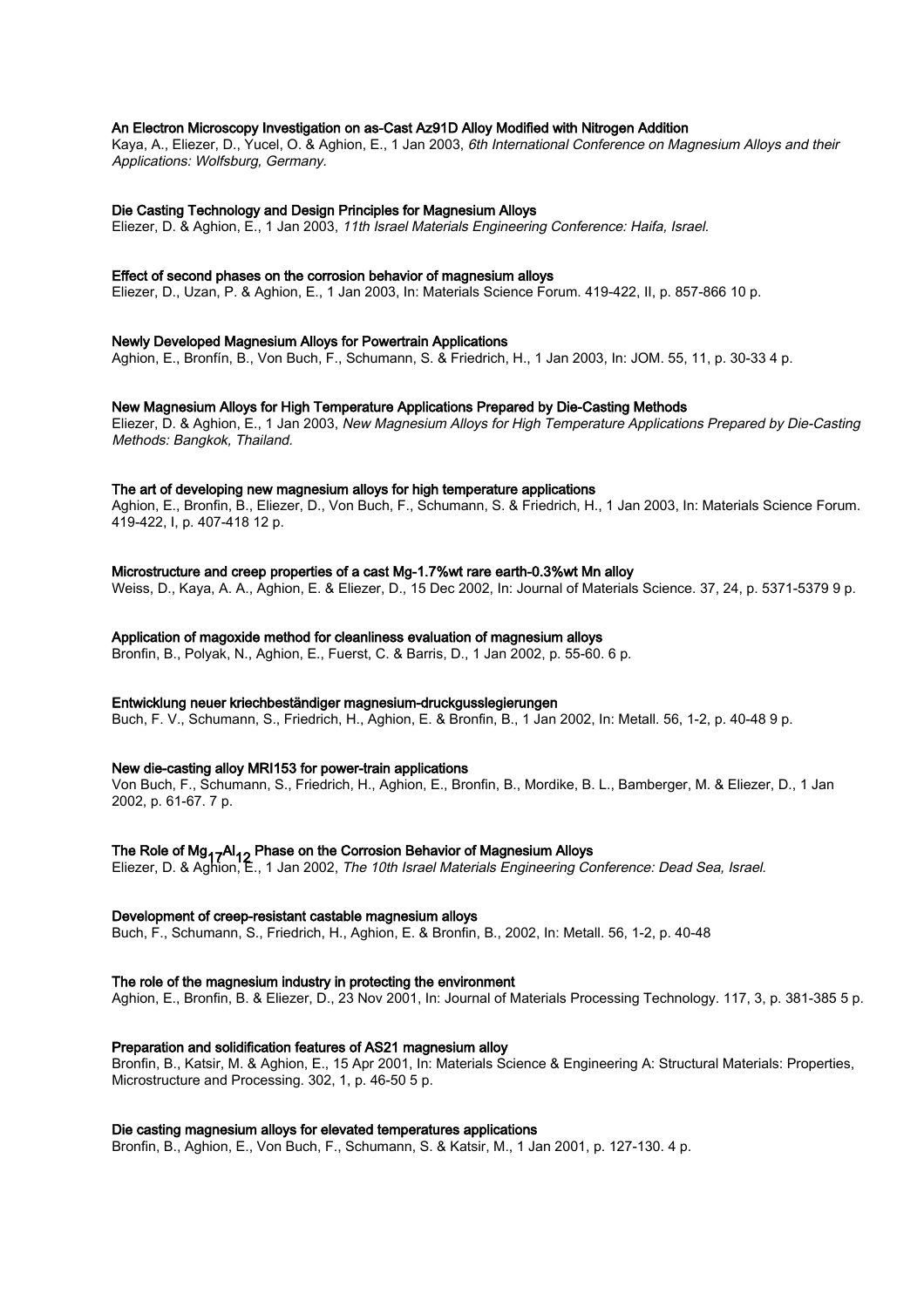#### Environmental behavior of magnesium and magnesium alloys

Alves, H., Koster, U., Aghion, E. & Eliezer, D., 1 Jan 2001, In: Materials Technology. 16, 2, p. 110-126 17 p.

#### Processing effect on mechanical properties of die cast magnesium alloys

Gutman, E. M., Unigovski, Y. B., Eliezer, A., Abramov, E. & Aghion, E., 1 Jan 2001, In: Materials Technology. 16, 2, p. 126-132 7 p.

#### Effect of die-casting conditions on viscoelastic behavior of Mg alloy

Gutman, E. M., Unigovski, Y. B., Aghion, E., Koren, Z. & Eliezer, A., 1 Jan 2000, In: Journal of Materials Engineering and Performance. 9, 3, p. 297-301 5 p.

#### Electron microscopical investigation of as cast AZ91D alloy

Kaya, A. A., Uzan, P., Eliezer, D. & Aghion, E., 1 Jan 2000, In: Materials Science and Technology. 16, 9, p. 1001-1006 6 p.

#### High Temperature Properties of Mg-Re-Mn Alloy

Weiss, D., Aghion, E. & Eliezer, D., 1 Jan 2000, 2nd Israeli Inter. Confer. on Magnesium Science and Technology: Dead Sea, Israel.

#### How to Increase the use of Magnesium in Aerospace Applications

Fores, F., Eliezer, D. & Aghion, E., 1 Jan 2000, 2nd Israeli Inter. Confer. on Magnesium Science and Technology: Dead Sea, Israel.

# Magnesium alloys development towards the 21<sup>st</sup> century

Aghion, E. & Bronfin, B., 1 Jan 2000, In: Materials Science Forum. 350, p. 19-28 10 p.

#### Magnesium use in Aerospace

Eliezer, D. & Aghion, E., 1 Jan 2000, 57th Annual World Magnesium Conference: Vancouver, Canada.

#### Preparation and solidification features of as series magnesium alloys

Bronfin, B., Katsir, M. & Aghion, E., 1 Jan 2000, p. 253-259. 7 p.

#### The Role of Composition and Second Phases on the Corrosion Behavior of Az Alloys

Uzan, P., N.Frumin, Eliezer, D. & Aghion, E., 1 Jan 2000, 2nd Israeli Inter. Confer. on Magnesium Science and Technology: Dead Sea, Israel. p. 385-391

#### Development of a Low-cost, Temperature-and Creep-resistant Magnesium Die-casting Alloy

v. Buch, F., Schumann, S., Aghion, E., Bronfin, B., Mordike, BL., Bamberger, M. & Eliezer, D., 2000, In: Magnesium Alloys and their Applications. p. 23-28 6 p.

#### Magnesium 2000: proceedings of the second Israeli International Conference on Magnesium Science & Technology, 22- 24 November 2000, Dead Sea, Israel

Aghion, E. & Eliezer, D., 2000, Beer-Sheva: Magnesium Research Institute. 485 p.

#### The effect of the beta phase and heat treatment on the corrosion behavior of magnesium AZ91 alloy

Uzan, P., Eliezer, D. & Aghion, E., 1999, SYNTHESIS OF LIGHTWEIGHT METALS III. p. 171-176

#### Dislocation analysis of crept AZ91D ingot castings

Regev, M., Aghion, E., Berger, S., Bamberger, M. & Rosen, A., 15 Dec 1998, In: Materials Science & Engineering A: Structural Materials: Properties, Microstructure and Processing. 257, 2, p. 349-352 4 p.

#### Magnesium science, technology and applications

Eliezer, D., Aghion, E. & Froes, F. H., 1 Dec 1998, In: Advanced Performance Materials. 5, 3, p. 201-212 12 p.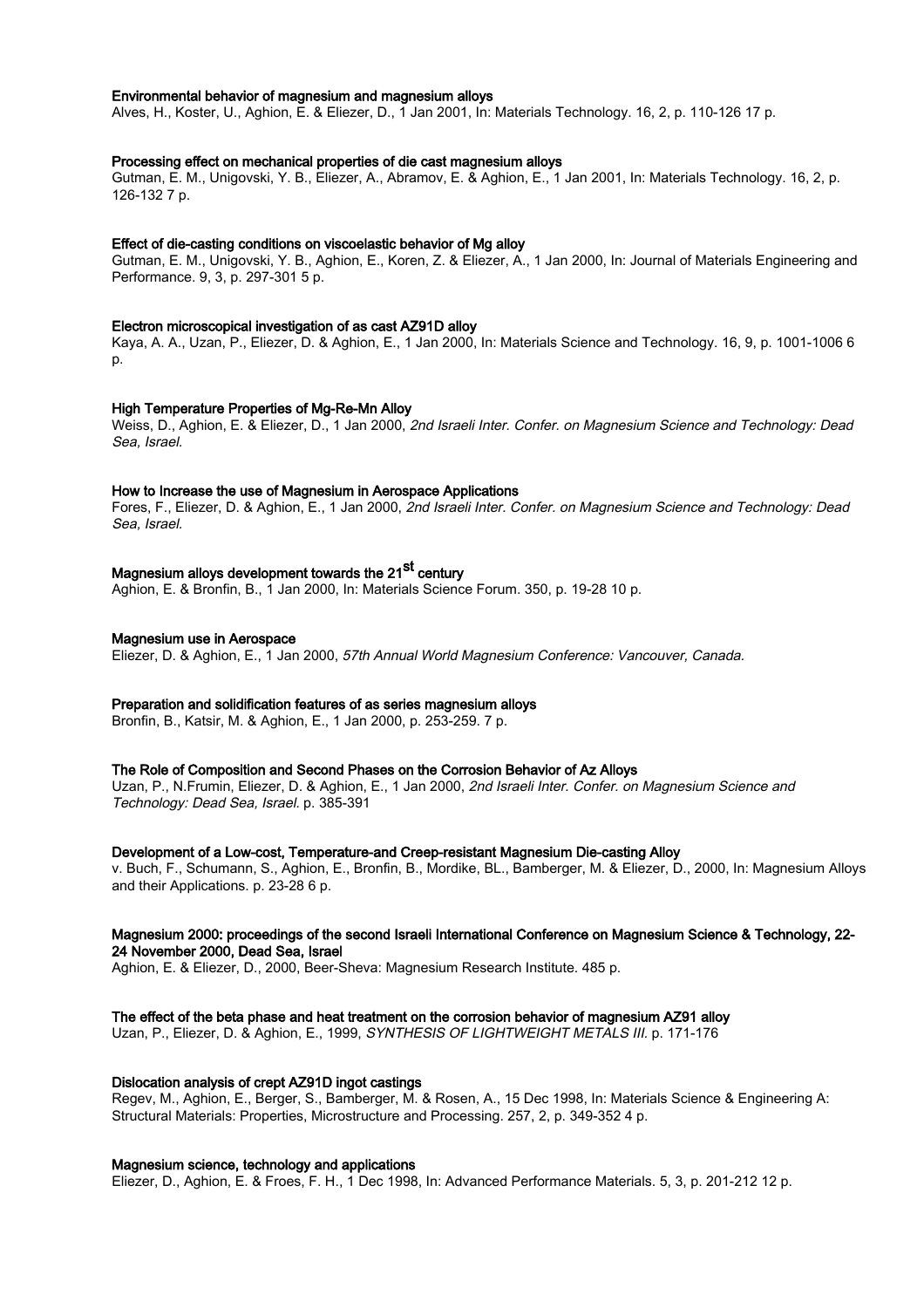#### Creep studies of coarse-grained AZ91D magnesium castings

Regev, M., Aghion, E., Rosen, A. & Bamberger, M., 31 Aug 1998, In: Materials Science & Engineering A: Structural Materials: Properties, Microstructure and Processing. 252, 1, p. 6-16 11 p.

#### Corrosion fatigue and mechanochemical behavior of magnesium alloys

Eliezer, A., Gutman, E. M., Abramov, E. & Aghion, E., 1 Jan 1998, In: Corrosion Reviews. 16, 1-2, p. 1-26 26 p.

#### Hardening and phase stability in rapidly solidified Al-Fe-Ce alloys

Fass, M., Eliezer, D., Aghion, E. & Froes, F. H., 1 Jan 1998, In: Journal of Materials Science. 33, 3, p. 833-837 5 p.

#### Mechanoelectrochemical behavior and plasticity of magnesium alloys

Eliezer, A., Gutman, E. M., Abramov, E. & Aghion, E., 1 Jan 1998, In: Materials Science Forum. 289-292, PART 1, p. 517- 528 12 p.

#### The Effect of Second Phases and Heat Treatment on the Corrosion Behavior of Magnesium AZ91 Alloy

Eliezer, D. & Aghion, E., 1 Jan 1998, The 2nd Conf. of the Israel Materials Union – AGIL98: Ramat Gan, Israel.

#### The science, technology, and applications of magnesium

Froes, F. H., Eliezer, D. & Aghion, E., 1 Jan 1998, In: JOM. 50, 9, p. 30-34 5 p.

#### Magnesium 97: proceedings of the first Israeli International Conference on magnesium Science & Technology : 10-12 November 1997, dead sea, Israel

Aghion, E. & Eliezer, D., 1998, Beer-Sheva: Magnesium Research Institute. 379 p.

#### Creep studies of AZ91D pressure die casting

Regev, M., Aghion, E. & Rosen, A., 30 Aug 1997, In: Materials Science & Engineering A: Structural Materials: Properties, Microstructure and Processing. 234-236, p. 123-126 4 p.

#### Influence of technological parameters of permanent mold casting and die casting on creep and strength of Mg alloy AZ91D

Gutman, E. M., Unigovski, Y., Levkovich, M., Koren, Z., Aghion, E. & Dangur, M., 30 Aug 1997, In: Materials Science & Engineering A: Structural Materials: Properties, Microstructure and Processing. 234-236, p. 880-883 4 p.

#### Corrosion Behavior of Recycled Magnesium AZ91

Eliezer, D. & Aghion, E., 1 Jan 1997, 8th Israel Materials, Engineering Conference- IMEC VIII: Beer Sheva, Israel.

#### Corrosion Measurement of Magnesium and Magnesium Alloys Using a pH Method" Embrittlement of Cast Magnesium **Alloys**

Eliezer, D. & Aghion, E., 1 Jan 1997, 1 1st Israeli International Conference on Magnesium Science and Technology: Dead Sea, Israel.

#### Hydrogen Embrittlement of Cast Magnesium Alloys

Ron, S., Cohen, N., Solovioff, G., Aghion, E. & Eliezer, D., 1 Jan 1997, 1st Israeli International Conference on Magnesium Science and Technology: Dead Sea, Israel.

#### The Effect of Microstructure on the Corrosion of Recycled Magnesium Alloys

Uzan, P., Eliezer, D. & Aghion, E., 1 Jan 1997, 1 1st Israeli International Conference on Magnesium Science and Technology,: Dead Sea, Israel. p. 185-191

#### The effect of cooling rate on the solidification of AZ91 magnesium alloy

Avishai, A., Bamberger, M., Kaplan, WD. & Aghion, E., 1997, PROCEEDINGS OF THE THIRD INTERNATIONAL MAGNESIUM CONFERENCE. p. 517-524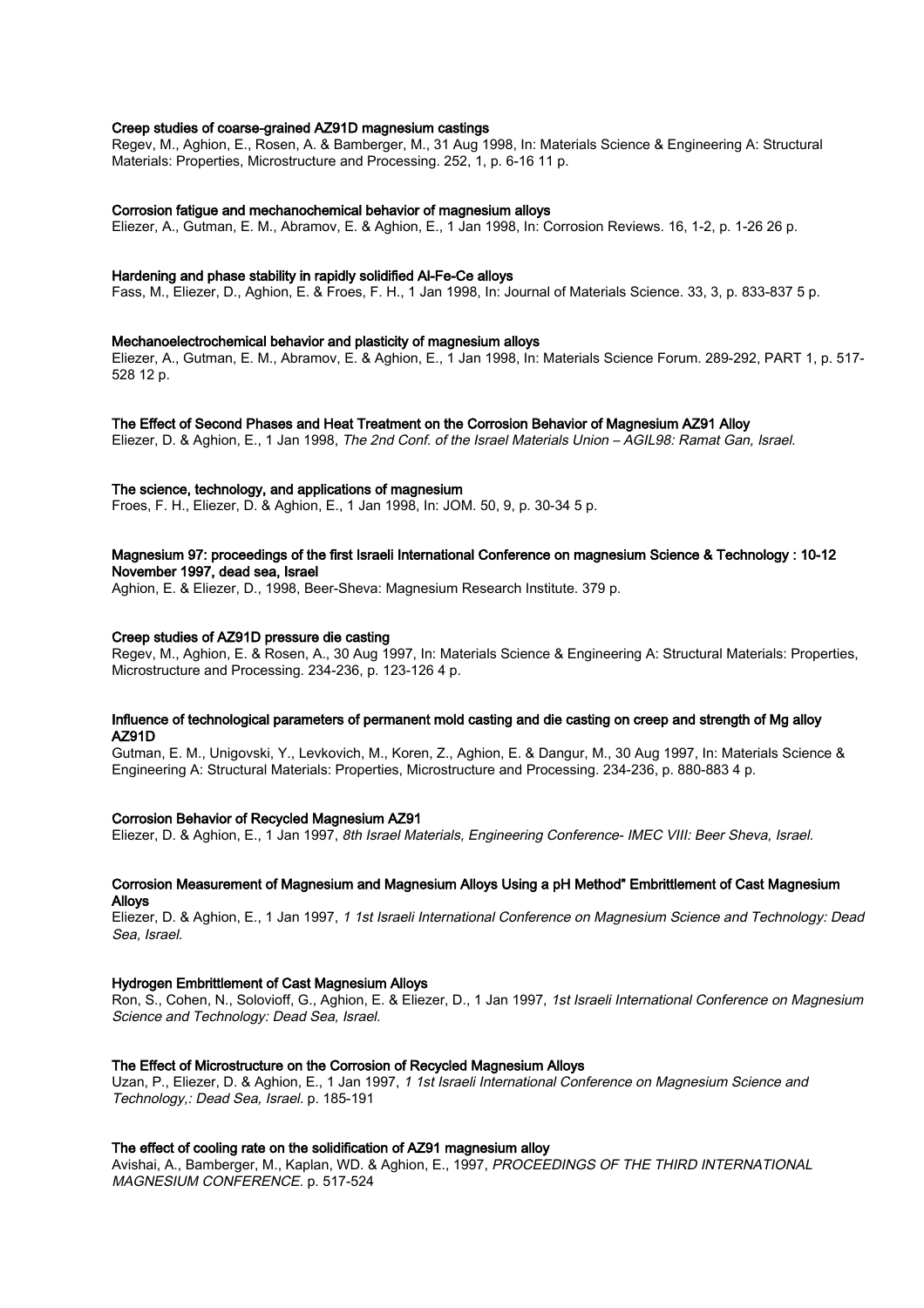#### The controlling effect of 0.05% hydrogen sulfide gaseous atmosphere on the accelerated fatigue failure of coated MM-002 nickel-base superalloy at 650°C

Aghion, E., Walker, M., Eliezer, D. & Comins, N., 1 Jan 1996, In: Journal of Materials Science. 31, 10, p. 2735-2740 6 p.

#### High temperature corrosion fatigue of platinum coated MAR-M002 nickel-base superalloy

Govender, G., Aghion, E. & Comins, N., 1996, ECF 11 - MECHANISMS AND MECHANICS OF DAMAGE AND FAILURE, VOLS I-III. p. 1311-1315

#### The environmental effect of SO2 -bearing atmosphere on the creep fatigue failure of aluminide-coated MM-002 nickel-base superalloy at 870 °C

Aghion, E., Govender, G. & Comins, N., 1 Jan 1995, In: Journal of Materials Science. 30, 8, p. 2163-2170 8 p.

## Creep-fatigue failure of SAF 2205 and 316 stainless steels in Ar+3% SO<sub>2</sub> environment at 700 °C<br>Arthur 5, 8 Malalas C.A. 4 Jan 4994 list laureal of Matariala Science 299, 7 m 4759,4764 7 m

Aghion, E. & Molaba, C. A., 1 Jan 1994, In: Journal of Materials Science. 29, 7, p. 1758-1764 7 p.

#### Hydrogen effects on Al-Ti-SiCp materials

Solovioff, G., Eliezer, D., Lavernia, E. J., Aghion, E. & Froes, F. H., 1 Oct 1993, In: Journal of Advanced Materials. 25, 1, p. 46-50 5 p.

#### The effect of oxidizing environments on high temperature fatigue failure of 3CR12 alloy

Aghion, E. & Ferreira, J., 1 Jan 1993, In: Canadian Metallurgical Quarterly. 32, 4, p. 369-374 6 p.

#### Hydrogen Effects of Al-Ti-SiCp materials

Eliezer, D., Solovioff, G. & Aghion, E., 1 Jan 1992, Seventh World Conference on Titanium: San Diego, US.

## TECHNICAL NOTE: SURFACE DEGRADATION OF A NICKEL BASE SUPERALLOY UNDER SO<sub>2</sub> ENVIRONMENT<br>Ashian E. 4, lex 4000, lex Estimus and Enstand of Ensines with Materials and Strutums, 45, 4 m 347, 440,0 m

Aghion, E., 1 Jan 1992, In: Fatigue and Fracture of Engineering Materials and Structures. 15, 4, p. 417-419 3 p.

#### The Effect of an Oxygen Atmosphere on the Creep-Fatigue Failure of Iron-Chromium Alloys at 600°C

Aghion, E. & Eliezer, D., 1 Jan 1992, INFANCON 6, Proceedings of the 1st International Chromium Steel and Alloys: Cape Town, South Africa.

#### The mechanism of high-temperature blistering of a nickel-based superalloy under cyclic loading and sulphiding environment

Aghion, E. E., 1 Jan 1992, In: Journal of Materials Science Letters. 11, 10, p. 627-629 3 p.

# The Effect of SO<sub>2</sub> Bearing Atmospheres on Fatigue Failure of SAF-2205 AND 316 Stainless-Steel at 700<sup>0</sup>C<br>A OUION E LA MOLARA LA COOL LOW OVOLE FATIOUE AND FLASTO DLASTIC DEUALID OF MAT

AGHION, E. & MOLABA, A., 1992, LOW CYCLE FATIGUE AND ELASTO-PLASTIC BEHAVIOUR OF MATERIALS - 3. p. 634-638

### The effect of N2 and CO2 environments on the fatigue failure of MAR-M200 + Hf superalloy at 975°C

Aghion, E., Bamberger, M. & Berkovits, A., 15 Nov 1991, In: Materials Science & Engineering A: Structural Materials: Properties, Microstructure and Processing. 147, 2, p. 181-189 9 p.

### High-temperature low-cycle fatigue of a nickel-based MAR-M200 + Hf alloy in AR and AR + 20% O<sub>2</sub> environment<br>Arthur E. Bambargar M. 8 Barlowitz, A. 4 Jan 4994 Jan Januari of Materials Science, 29, 7, 8, 4**7**72, 4994 S. 8

Aghion, E., Bamberger, M. & Berkovits, A., 1 Jan 1991, In: Journal of Materials Science. 26, 7, p. 1873-1881 9 p.

#### The effect of N "SUB 2" and CO "SUB 2" environments on the fatigue failure of MAR-M200+Hf superalloy at 975 degreesC

Aghion, E., Bamberger, M. & Berkovits, A., 1 Jan 1991, In: Materials Science & Engineering A: Structural Materials: Properties, Microstructure and Processing.